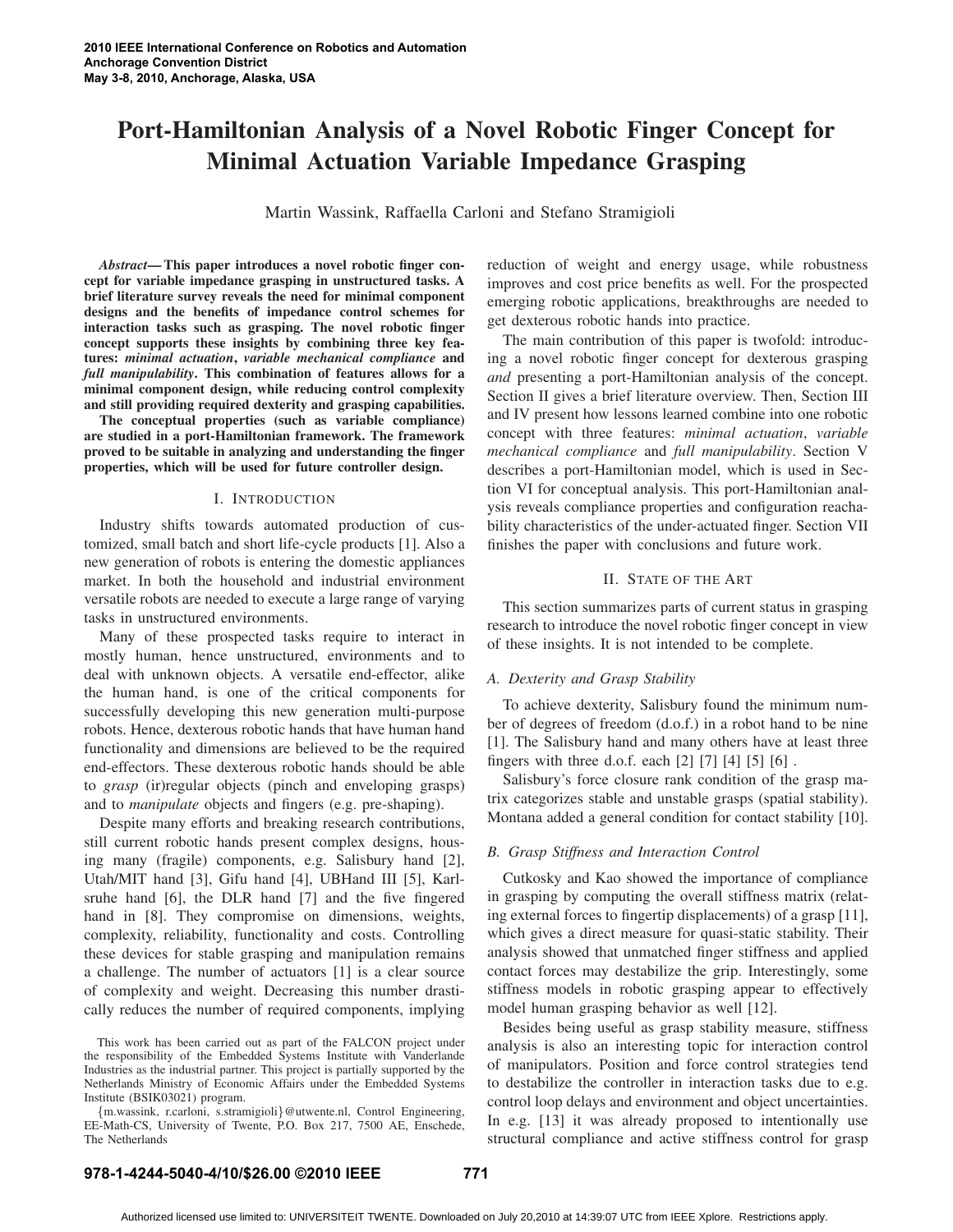control. Hogan [14] generalized these approaches and proposed to control the impedance of the robot, i.e. the relation between the interacting forces and velocities [14].

Based on Hogan's ideas, Stramigioli et al. pursued a passive impedance control strategy for stable control of grasping tasks [15]. It was experimentally evaluated in [16].

## *C. Programmable Passive Stiffness Components*

Actively controlled impedance can still render unstable behavior due to delay or limited bandwidth, especially when using non-backdriveable mechanics [17]. On the other hand, using direct drive (backdriveable) mechanics reveals other issues such as constant energy consumption for gravity compensation or external overload of the actuator due to impacts. For reasons of safety, passivity and stability, Laurin-Kovitz et al. proposed to control the impedance by incorporating programmable mechanical elements in the robot's drive system [17]. Inspired by human muscles, they developed a device with programmable stiffness and equilibrium position, using antagonistic nonlinear springs. This biomimetic antagonistic principle has been copied many times.

Recently, impedance control with variable stiffness mechanisms was implemented for dexterous grasping [18] [19]. However, the specified desired finger impedance did not include trajectory generation for finger grasp-motion, whereas the impedance control scheme in [15] implements this as part of the desired physical behavior. For safety, miniaturization, stability and energy efficiency, the next DLR hand houses tendon-driven variable stiffness joints by using antagonistic non-linear springs for each joint [20], following [17].

## *D. Robot Hand Actuation*

In the 1980's, researchers already predicted actuation challenges in hardware complexity [3]. Recently, Bicchi again emphasized the importance of finding suitable actuation methods and minimizing the number of components [1].

Different actuation methods (e.g. shape memory alloys [21], air muscles [22], fluidic actuators [6]) have been tried of which electromagnetic motors are still the most successful. Due to volume restrictions, most of the grasping devices use remote actuators with tendon transmissions to drive the finger joints from outside the hand without backlash and other gearing difficulties. In [23] another remote actuation approach is shown. The DLR II hand is one of the few exceptions, where direct drive actuators are used in the joints. However, the actuator size is a limiting design factor [20].

Hirose and Umetani introduced an interesting actuation transmission [24] in their 'softgripper'. This under-actuated finger device consists of a pulley routed tendon mechanism. The routing lets the n-d.o.f. finger mechanism naturally conform to any object shape by simply controlling the traction of only one pair of wires per finger. At the cost of dexterity, the number of actuators (and sensors) is reduced significantly, while making it easier to grasp irregular (unknown) objects. Based on these principles, the ARTS Lab produced interesting under-actuated hands, e.g. RTR II [25].

## III. REQUIREMENTS AND DESIGN CONSIDERATIONS

Dexterous robotic hands should be able to do:

- dexterous finger manipulation for single finger tasks;
- pinch and envelope grasping of (ir)regular objects;
- manipulation of objects.

The main design goals were defined by following the presented observations and considering the prospected applications in unstructured environments:

- low weight;
- energy efficiency;
- robustness (task robustness and reliability);
- human dimensions;
- low cost.

To avoid designs with many actuators, sensors and complex control strategies, the authors propose to focus on designs with a minimal amount of components and variable impedance mechanics that naturally support the hand functions and impedance control strategies. A minimal number of components (especially actuators) allows to optimize dimensions, weight and energy efficiency, while operational robustness and reliability are improved due to the reduction of sensitive components.

Combined control of position and mechanical compliance generally imposes a two d.o.f. control problem per joint. Therefore, a dexterous finger (i.e. three d.o.f.) implies the need for six heavy power actuators per finger, see e.g. [20].

## IV. NOVEL ROBOTIC FINGER CONCEPT

The authors present a novel robotic finger concept that implements the discussed design considerations. The concept, as shown in Figure 1, combines three key features:

- 1) an antagonistic under-actuated actuation mechanism;
- 2) series-elastic tendon actuation with non-linear springs;
- 3) active joint locking mechanisms on the joints.

The concept of minimal components design is implemented by utilizing the under-actuated 'softgripper' design [24], such that to the number of actuators and sensors is reduced. Antagonistic actuation with non-linear springs in the driving tendons gives variable mechanical compliance.

The finger configuration is not fully reachable due to under-actuation. Finger dexterity is restored by locks on each joint: a lock can freeze and release the relative motion of two connected phalanges, without interfering with the free rotating (idle) pulleys on the joints. By means of switching control, the finger configuration space is fully reachable again. Moreover, joint locking does not consume power (theoretically), since motions are constrained to zero velocity. Joint locking is also studied for parallel robot control [26].

## V. PORT-HAMILTONIAN MODEL

This section introduces a model of an idealized (rigid bodies, no friction, zero-length springs, perfect locks) realization of the novel concept in a port-Hamiltonian framework and its underlying Dirac structure [9]. The Dirac structure represents the network topology of energy flows in the system. The power ports are interconnected such that power is conserved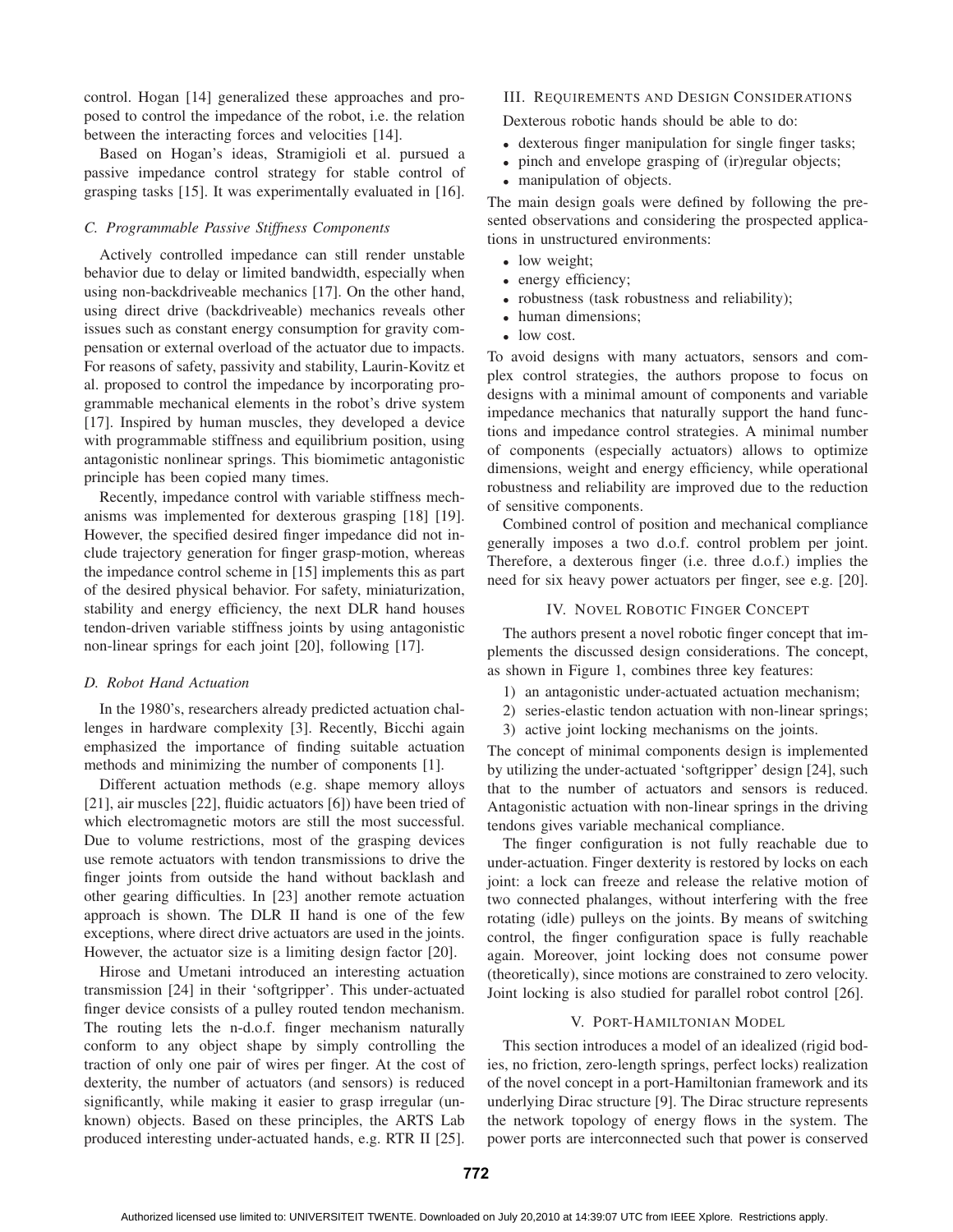

Fig. 1. Conceptual drawing of novel robotic finger: The under-actuated 'softgripper' principle is extended with joint locks and non-linear antagonistic springs (denoted by N.L. with length  $\ell_j$ ,  $j \in \{1, 2\}$ ). Pulleys 1 (w<sub>1</sub>) and 2 (w<sub>2</sub>) rotate freely on joint axes. Pulley 3 (w<sub>3</sub>) is fixed to 3<sup>rd</sup> phalanx. Some intuition: The finger is moved by controlling the tendon positions  $z = (z_1, z_2)^T$  in differential mode. Locks  $(c_i)$  on each joint can freeze the relative motion of the attached phalanges, i.e.  $\dot{q}_i = 0$ , where  $q_i$  is the relative joint angle of joint i and  $\tau_i$  the torque on joint i. Notice,  $w_1$  and  $w_2$  always remain idle. Thus, if a phalanx is constrained by either external interaction or a lock, the other phalanges can still be moved by actuation. In case of object interaction, the phalanges naturally wrap around any shape. The finger configuration is steered by modulating the locks  $c_i$  and moving z. The mechanical compliance of the finger is controlled by driving z in common mode. The externally applied wrench  $W_e$  represents environment interaction.



Fig. 2. Generalized bond-graph model of the conceptual finger and its Dirac structures  $\mathcal{D}_1, \mathcal{D}_2$ , representing a port-Hamiltonian system with assigned effort causality in the direction of the bar on the bonds. The direction of the bond half-arrow indicates positive power flow.

(as is the case in physical systems)<sup>1</sup>. This framework allows for an energy based, physically consistent, investigation of the conceptual properties for future implementation design and controller synthesis.

## *A. Port-Hamiltonian Model Without Locks*

The generalized bond-graph model and its Dirac structure of the conceptual finger *without* locks is depicted in Figure 2. Four different elements are interconnected through their ports on the Dirac structures  $\mathcal{D}_1, \mathcal{D}_2$ :

- $\mathbb{C}_i$ : Storage of generalized momenta  $p = (p_1, p_2, p_3)^T$ of the three phalanges in kinetic energy, given by the Hamiltonian  $H_i(p,q) = \frac{1}{2} p^T M^{-1}(q) p$ , where  $q = (q_1, q_2, q_3)^T$  is the finger configuration. The port is defined by the dual pair  $((\dot{p}, \dot{q}),(\frac{\partial H_i}{\partial p},\frac{\partial H_i}{\partial q}))$ .
- $\mathbb{C}_{\ell}$ : Storage of generalized elongations  $\ell = (\ell_1, \ell_2)^T$ of the two non-linear elastic elements in potential energy, given by some Hamiltonian function  $H_{\ell}(\ell)$ . The port is defined by the dual pair  $(\dot{\ell}, \frac{\partial H_{\ell}}{\partial \ell})$ .
- $E$ : The environment port is defined by the dual pair  $(W_e, T)$ . It exerts a wrench<sup>2</sup> (generalized 6 d.o.f. force) on the finger-tip  $(3^{rd}$  phalanx) and observes

<sup>1</sup>i.e. a generalization of Tellegen's theorem for electrical networks, see also [9] for a formal definition.

<sup>2</sup>See [27] for information on twists and wrenches.

the twist (generalized 6 d.o.f. rigid body motions) of the finger-tip.

 $C$ : The control port is formed by the input-output dual pair  $(u, y)$ , where the inputs  $u = (u_1, u_2)^T$ represent the velocities of the tendon actuation positions  $z$  (i.e.  $u = \dot{z}$ ) and their dual outputs  $y = (y_1, y_2)^T$  are the according tendon forces.

The 1-junction interconnects the two Dirac structures through their actuation transmission ports  $(\dot{s}, F_s)$ , with  $\dot{s}$  the time derivatives of the tendon positions  $s$  and  $F<sub>s</sub>$  the forces in the tendons.

The Dirac structures  $\mathcal{D}_1, \mathcal{D}_2$  in matrix form are given by:

 $\theta$  or  $\theta$ 

$$
\mathcal{D}_1 : \begin{pmatrix} \dot{\ell} \\ F_s^T \\ y \end{pmatrix} = \begin{pmatrix} 0 & -\mathbb{I}_2 & -\mathbb{I}_2 \\ \mathbb{I}_2 & 0 & 0 \\ \mathbb{I}_2 & 0 & 0 \end{pmatrix} \begin{pmatrix} \frac{\partial H_{\ell}}{\partial \ell} \\ \dot{s} \\ u \end{pmatrix}
$$
\n
$$
\mathcal{D}_2 : \begin{pmatrix} \dot{p} \\ \dot{q} \\ \dot{s} \\ T \end{pmatrix} = \begin{pmatrix} 0 & -\mathbb{I}_3 & -J_a^T & -J_q^T \\ \mathbb{I}_3 & 0 & 0 & 0 \\ J_a & 0 & 0 & 0 \\ J_q & 0 & 0 & 0 \end{pmatrix} \begin{pmatrix} \frac{\partial H_i}{\partial q} \\ \frac{\partial H_i}{\partial q} \\ -F_s^T \\ W_e^T \end{pmatrix} (2)
$$

where, due to the 1-junction, the sign of  $F_s^T$  is opposite and  $\mathbb{I}_n$  represents an  $n \times n$  identity matrix. Notice that  $\dot{p}$ represents the net torques on the joints:  $\dot{p} = -\frac{\partial H_i}{\partial q} + \tau_s - \tau_e$ .

Furthermore,  $J(q)$  (with short notation  $J_q := J(q)$ ) defines the tangent map between joint velocities  $\dot{q}$  and the twists of the phalanges  $T$ , called geometric Jacobian [27]:

$$
T = J(q) \cdot \dot{q}
$$

which obviously depends on the finger configuration  $q$ . The actuation Jacobian  $J_a$  is the tangent map between the variables  $\dot{s}$  and  $\dot{q}$ :

$$
\dot{s} = J_a \cdot \dot{q}
$$

Notice that  $J_a$  is constant, hence also the displacements are related equally:  $s = J_a \cdot q$ . Dually, the maps of the dual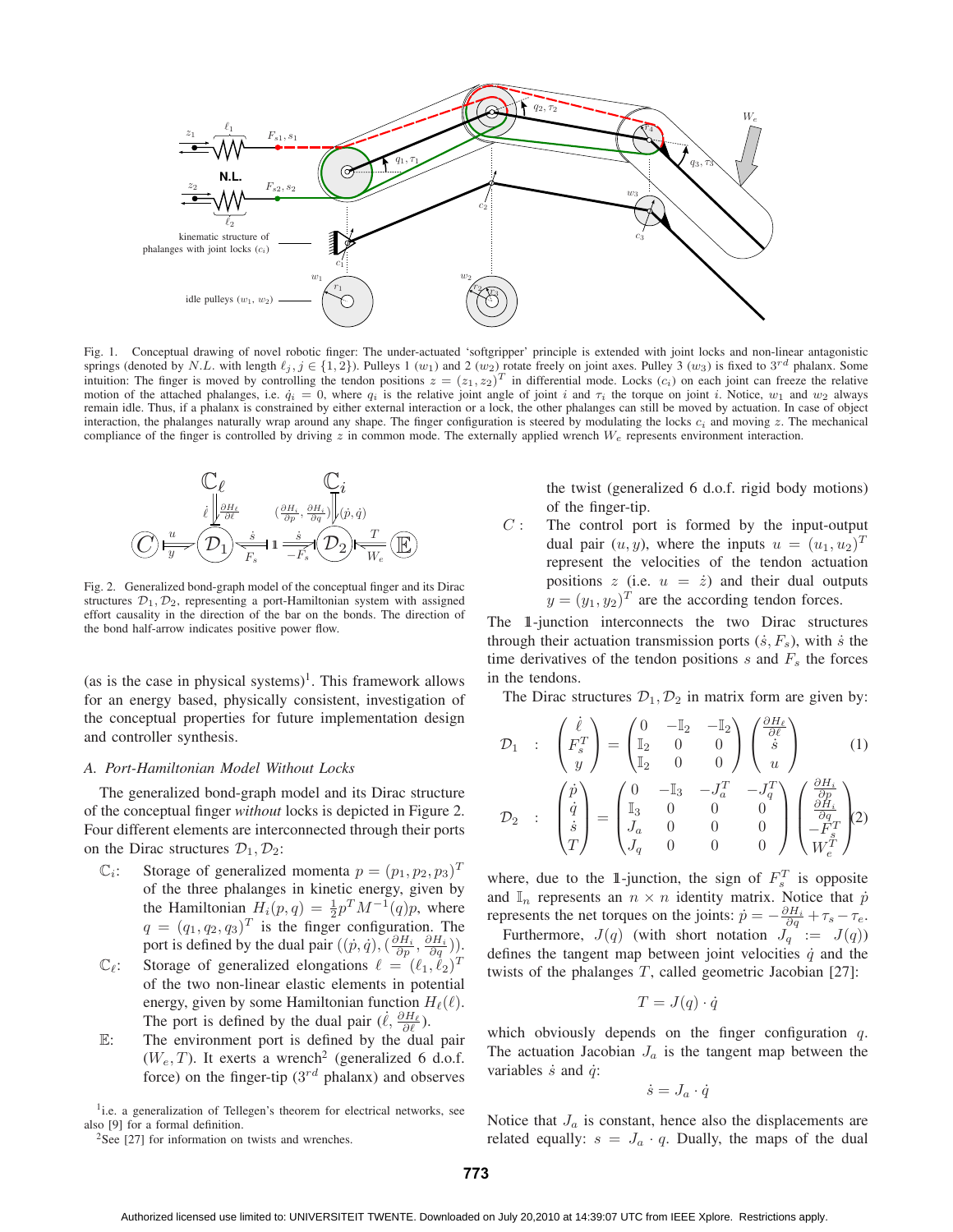$$
\begin{array}{c}\n\mathbb{C}_x \\
\dot{x} \bigg| \frac{\partial H_x}{\partial x} \\
\frac{u}{y} \left( \bigotimes \right) \frac{T}{W_e} \left( \mathbb{E} \right)\n\end{array}
$$

Fig. 3. Reduced and combined total Dirac structure  $D$  with general storage element  $\mathbb{C}_x$  and state vector  $x = (p^T, q^T, \ell^T)^T$ .

variables are given by the transpose of the maps in opposite directions, as shown in Eq. 2.

The interconnection of Dirac structures is again a Dirac structure. Therefore, the network representation can be further reduced to one Dirac structure  $D$  (see Figure 3):

$$
\mathcal{D}: \quad \begin{pmatrix} \dot{x} \\ \bar{y} \end{pmatrix} = \begin{pmatrix} J & g(x) \\ -g^T(x) & 0 \end{pmatrix} \cdot \begin{pmatrix} \frac{\partial H_x}{\partial x} \\ \bar{u} \end{pmatrix} \tag{3}
$$

with skew-symmetric matrix  $J$ , input-output matrix  $g(x)$ 

$$
J = \begin{pmatrix} 0 & -\mathbb{I}_3 & J_a^T \\ \mathbb{I}_3 & 0 & 0 \\ -J_a & 0 & 0 \end{pmatrix}, \qquad g(x) = \begin{pmatrix} 0 & -J_q^T \\ 0 & 0 \\ -\mathbb{I}_2 & 0 \end{pmatrix}
$$

and the state vector  $x = (p^T, q^T, \ell^T)^T$ . The total input vector  $\bar{u} = (u^T, W_e)^T$ , the total output vector  $\bar{y} = (y^T, T^T)^T$  and the Hamiltonian is given by:  $H_x(x) = H_i(p,q) + H_\ell(\ell)$ . Hence, the port-Hamiltonian system is represented by:

$$
\begin{cases}\n\dot{x} = J \frac{\partial H_x}{\partial x}(x) + g(x)\bar{u} \\
-\bar{y} = g(x)^T \frac{\partial H_x}{\partial x}(x)\n\end{cases} (4)
$$

Each bond represents power flow between the ports to which it is connected. Power is defined by the dual product of the power conjugate port variables. Conservation of energy through the external ports  $(\bar{u}, \bar{y})$  and the storage port  $(\dot{x}, \frac{\partial H_x}{\partial x})$  is confirmed by recognizing the skew-symmetry of the Dirac structure:

$$
\left(\frac{\dot{x}}{\bar{y}}\right)^T \cdot \left(\frac{\partial H_x}{\partial x}\right) = 0\tag{5}
$$

Thus, the total rate of energy change in the system is solely determined by the power flows through the external ports.

## *B. Modeling Locks*

The influence of locks is modeled with constraint equations. The lock inputs are represented by  $c = (c_1, c_2, c_3)^T$ with  $c_i \in \{0, 1\}$  where 1 indicates an active lock and 0 an inactive lock. This results in the following port-Hamiltonian model of the finger concept:

$$
\begin{cases}\n\dot{x} = J \frac{\partial H_x}{\partial x}(x) + (g(x) - A(c)) \begin{pmatrix} \bar{u} \\ \lambda \end{pmatrix} \\
\begin{pmatrix} -\bar{y} \\ 0 \end{pmatrix} = \begin{pmatrix} g(x)^T \\ A^T(c) \end{pmatrix} \frac{\partial H_x}{\partial x}(x) \\
A^T(c) = \begin{pmatrix} c_1 & 0 & 0 & 0 & 0 & 0 & 0 \\ 0 & c_2 & 0 & 0 & 0 & 0 & 0 \\ 0 & 0 & c_3 & 0 & 0 & 0 & 0 \end{pmatrix}\n\end{cases}
$$
\n(6)

The Lagrangian multipliers  $\lambda$  generate the constraint forces  $A(c)\lambda$  for the constraints.

#### VI. PORT-HAMILTONIAN ANALYSIS

This section analyzes the key-features of the finger concept: controllable compliance and configuration reachability.

### *A. Conceptual Analysis on Finger-tip Compliance*

The finger compliance  $(C_f)$  *without* actuated locks defines the infinitesimal finger-tip displacement  $\delta T$  (i.e. infinitesimal deformation twist) of the finger in response to an externally applied infinitesimal wrench  $\delta W_e$  around an equilibrium:

$$
\delta T = -C_f \cdot \delta W_e^T \tag{7}
$$

where  $\delta T = T \cdot dt = J_q \cdot \delta q$  and  $\delta q$  is an infinitesimal joint displacement around an equilibrium configuration.

*1) External finger-tip compliance condition:* Having a finite external finger compliance implies that power can flow from the environment port to the elastic storage  $\mathbb{C}_{\ell}$ . Hence, a necessary condition for the finger compliance to be finite is the ability to let power flow from the environment to  $\mathbb{C}_{\ell}$ .

This necessary condition is tested by supplying power  $W_eT \neq 0$  from the environment with external wrench  $W_e \neq 0$ , while no work is done on the controller input  $(u = 0)$ . In this case, equality must hold for

$$
\frac{dH_{\ell}}{dt} = \left(\frac{\partial H_{\ell}}{\partial \ell}\right)^{T} \dot{\ell} = \alpha \cdot W_{e} T \quad \alpha \in (0, 1]
$$

where  $\alpha$  indicates that at least a fraction of the total supplied power must flow to the elastic storage element. Naturally, the remaining fraction  $(1 - \alpha)$  will then flow to  $H_i$ . Applying  $u = 0$  and substitutions from Eq. 3 give:

$$
-\dot{q}^T J_a^T \frac{\partial H_\ell}{\partial \ell} = \alpha \cdot \dot{q}^T J_q^T W_e^T \tag{8}
$$

Since  $Im(J_a^T) \subset Im(J_q^T)$ , because of under-actuation, it can be seen that the condition can be satisfied for at least a limited set  $W_s$ , namely:

$$
W_s = \{ W \in se^*(3) | J_q^T W^T \in Im(J_a^T) \}
$$

Other solutions may exist as well, because of the premultiplication of the row vector  $\dot{q}^T$ . In this case, the necessary condition can be fulfilled and hence finite external finger compliance *may* exist. This conclusion gives enough ground to continue the compliance analysis.

*2) Variable finger-tip compliance:* To verify whether the finger compliance can be varied trough the controller port, it is analyzed whether  $C_f$  can be a function of u. To start the analysis, the joint compliance  $C_q$  is defined by  $\frac{\delta q}{\delta \tau}$  =  $-C_q$ , where  $\delta\tau$  are the infinitesimal joint torques around some equilibrium. Pre-multiplying with  $J_q$  and substituting  $\delta \tau^T = J_q^T \cdot \delta W^T$  (Eq. 3) gives  $\delta T = -J_q C_q J_q^T \cdot \delta W_e^T$  and

$$
C_f = J_q C_q J_q^T \tag{9}
$$

Note that when  $J_q^T$  looses full rank (in a singular configuration),  $\delta W_e \in \ker(J_q^T)$  induces no motion, implying zero compliance (i.e. infinite stiffness).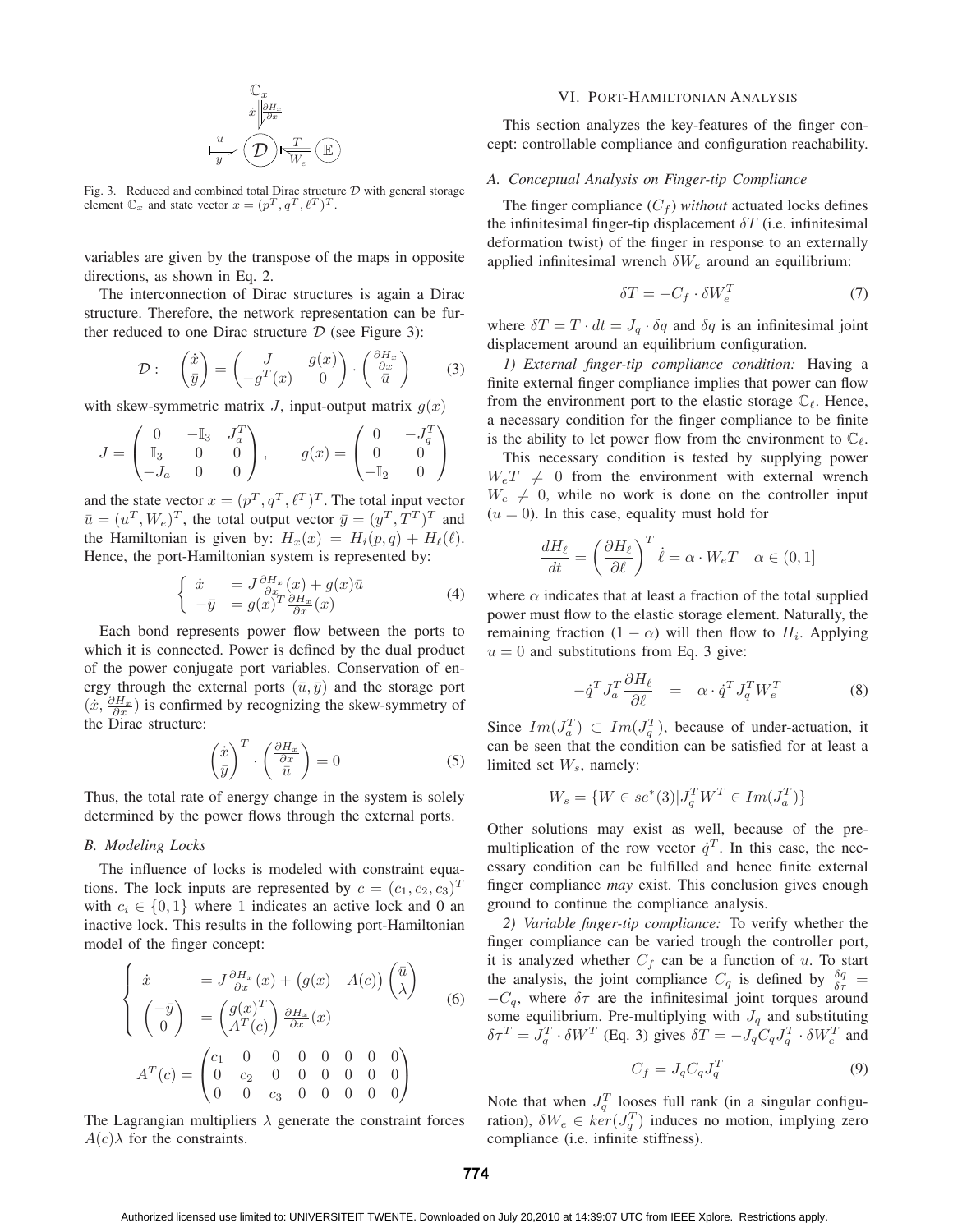The compliance  $C_q$  is inversely related to the joint stiffness  $K_q$ , defined by  $\frac{\delta \tau^T}{\delta q} = -K_q$ . Starting from the linearized force relation of the storage elements

$$
\delta F_s^T = \frac{\partial^2 H_\ell}{\partial \ell^2}(\ell) \cdot \delta \ell
$$

it follows that (using Eq. 3):

$$
\delta \tau^T = J_a^T \cdot \delta F_s^T = J_a^T \cdot \frac{\partial^2 H_{\ell}}{\partial \ell^2}(\ell) \cdot (-\delta z - J_a \delta q)
$$

Hence, the joint stiffness  $K_q$  is found to be:

$$
K_q = J_a^T \cdot \frac{\partial^2 H_\ell}{\partial \ell^2} (\ell) \cdot J_a \tag{10}
$$

which is the pullback of  $\frac{\partial^2 H_{\ell}}{\partial \ell^2}(\ell)$  for the map from q to s.

Thus, to be able to vary joint stiffness  $K_q$  through the controller port, the non-linear springs must be designed such that  $\frac{\partial^2 H_\ell}{\partial \ell^2}$  is a function of  $\ell$ , where  $\ell$  is known to be a function of the input  $u$  (Eq. 3). In that case, naturally, also the joint compliance  $C_q$  depends on u. Therefore it is concluded that the finger-tip compliance  $C_f$  (Eq. 9) is variable through the controller port if  $\frac{\partial^2 H_{\ell}}{\partial \ell^2}$  is a function of  $\ell$ .

Note that due to the structure of  $J_a$  due to under-actuation, the matrix  $K_q$  is not positive definite and has some zero singular values corresponding to some directions of zero stiffness and therefore infinite compliance. By a straight forward singular value decomposition, the directions of infinite compliance can be characterized and correspond to those directions of equal potential of the elastic energy.

## *B. Conceptual Analysis on Finger Configuration*

This section discusses some configuration reachability properties of the finger concept *without* actuated locks.

*1) Configuration reachability:* A necessary condition for the configuration of the finger to be altered by the controller, is the ability to transfer power from the controller port to the inertial storage element such that  $\dot{q} \neq 0$ . Requiring (partial) power transfer from the controller port to the inertial storage element, with  $y^T \cdot u \neq 0$ , implies requiring:

$$
\frac{\partial H_i}{\partial p}^T \cdot \dot{p} + \frac{\partial H_i}{\partial q}^T \cdot \dot{q} = \beta \cdot y^T \cdot u \qquad \beta \in (0, 1] (11)
$$

where  $\beta \in (0, 1]$  indicates that at least a fraction of the total supplied power must flow to the inertial storage element. After substitution and rewriting, Eq. 11 becomes:

$$
\frac{\partial H_i}{\partial p}^T \cdot \left( -\frac{\partial H_i}{\partial q} + J_a^T \cdot y \right) + \frac{\partial H_i}{\partial q}^T \cdot \frac{\partial H_i}{\partial p} = \beta \cdot y^T \cdot u
$$

$$
y^T \cdot J_a \cdot \frac{\partial H_i}{\partial p} = \beta \cdot y^T \cdot u
$$

Thus, to change configuration,  $u \in Im(J_a)$  must be chosen to ensure that the resulting force  $y<sup>T</sup>$  generates equality.

*2) Equilibrium configuration:* The finger configuration is said to be in static equilibrium if the system has minimal energy w.r.t. the configuration variables. It is found that:

$$
\frac{\partial H_{\ell}}{\partial q} = 0 \quad \Rightarrow \quad \frac{\partial H_{\ell}}{\partial \ell}^T \frac{\partial \ell}{\partial q} = 0 \quad \Leftrightarrow \quad J_a^T \frac{\partial H_{\ell}}{\partial \ell}(\ell) = 0
$$

Hence all spring lengths  $\ell$  that render  $\frac{\partial H}{\partial \ell}(\ell) \in \ker(J_a^T)$ give equilibrium. Furthermore,  $\ell = J_a q - z$  (see Eq. 3) implies that if  $ker(J_a) \neq \emptyset$  then multiple  $q \in ker(J_a)$  map to the same  $\ell$  (for non changing input positions  $z$ ) and hence to the same  $\frac{\partial H}{\partial \ell}(\ell) \in \ker(J_a^T)$ .

Thus, if  $ker(J_a) \neq \emptyset$ , then the finger equilibrium configuration is not uniquely determined by the states  $(\ell)$  of the elastic storage elements. The equilibrium configuration space becomes a higher dimensional space  $(\dim(ker(J_a)) > 1)$ .

# *C. Novel Finger Example*

The previous analyses is applied to the proposed conceptual finger. From Figure 1,  $J_a$  is found to be:

$$
J_a = \begin{pmatrix} r_1 & r_2 & \frac{r_2 r_4}{r_3} \\ -r_1 & -r_2 & -\frac{r_2 r_4}{r_3} \end{pmatrix}
$$

with

$$
ker(J_a) = span\left\{ \begin{pmatrix} \frac{r_2}{r_1} \\ -1 \\ 0 \end{pmatrix}, \begin{pmatrix} \frac{r_2 r_4}{r_1 r_3} \\ 0 \\ -1 \end{pmatrix} \right\}
$$

Hence, the equilibrium configuration space has dimension two and the finger compliance is not finite for all wrenches. Furthermore,

$$
Im(J_a) = \text{span}\left\{ \begin{pmatrix} 1 \\ -1 \end{pmatrix} \right\}, \quad \ker(J_a^T) = \text{span}\left\{ \begin{pmatrix} 1 \\ 1 \end{pmatrix} \right\}
$$

show that inputs  $u = \gamma \cdot (1, -1)$ ,  $\gamma \in \mathbb{R}$ , i.e. pulling one tendon and releasing the other (differential mode actuation), can change configuration. Whereas, inputs  $u =$  $\gamma \cdot (1, 1), \quad \gamma \in \mathbb{R}$ , i.e. common mode actuation, induce  $\frac{\partial H_{\ell}}{\partial \ell}(\ell) \in \text{ker}(J_a^T)$ , giving no configuration change.

However, common mode actuation does change  $\ell$  and hence the finger compliance *if* the elastic storage functions are designed such that  $\frac{\partial^2 H_\ell}{\partial \ell^2}$  is a function of  $\ell$ . Choosing for example a storage function of the form

$$
H_{\ell}(\ell) = \begin{cases} \frac{1}{6}k\ell^3 & \forall \ell \ge 0\\ 0 & \forall \ell < 0 \end{cases}
$$

gives  $\frac{\partial^2 H_{\ell}}{\partial \ell^2}(\ell) = k\ell$ , which is clearly a function of  $\ell$ . Notice, that no energy can be stored in the spring for negative elongations, since the tendons can not push.

## *D. Influence of Locks*

Without joint locks, the analysis revealed complications of the finger behavior for  $ker(J_a) \neq \emptyset$ .  $A^T(c)$  shows that the dynamics of the locked joints reduce to zero. Hence, the dimension of  $ker(J_a)$  is altered, such that by switching  $c_i$ properly, the whole configuration space of the finger can be reached as desired. Theoretically, locking does not consume power, since the constraints render zero joint velocity.